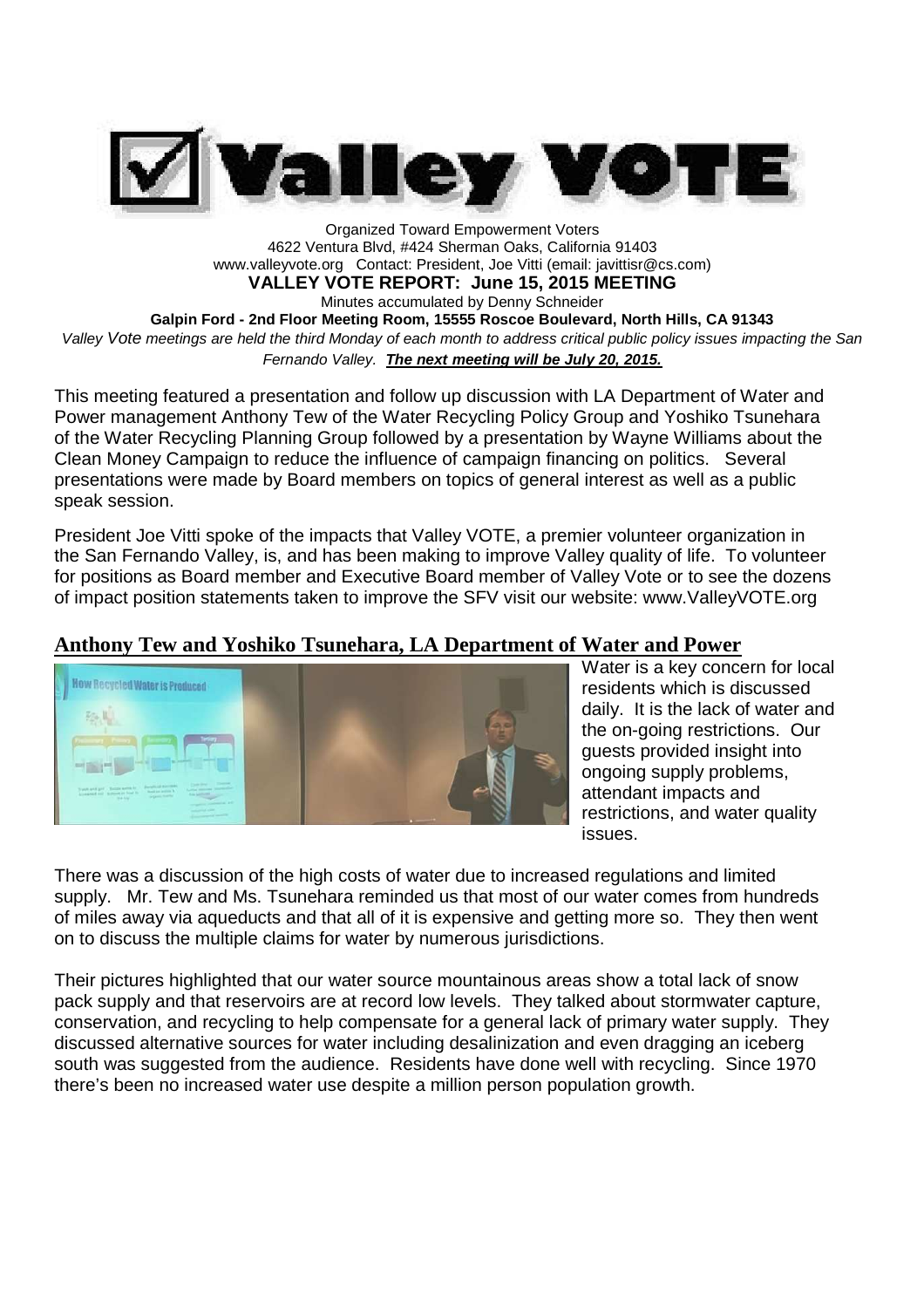Our guests were proud of the water quality and the amount of testing that is done on our supply. Go to https://www.ladwp.com/ladwp/faces/ladwp/aboutus/a-water/a-w-wqreport. A new 2014 report is due to be posted very soon. Go to www.waterreuse.com for suggestions to save water.

Ms. Tsunehara described the amount of processing to ensure that even recycled water is safe. The old campaign of "Toilet to Tap" was described as misleading and evoked an incongruent image instead of reality. The presentation explained the advanced treatment used on wastewater before it is reinjected into the ground. They explained microfiltration, reverse osmosis, and ultraviolet/hydrogen peroxide disinfection. Further, nature refilters the water as it flows underground. They invited Valley VOTE and other groups to join the Recycled Water Advisor group by sending a note to the presenters at recycledwaterinfo@ladwp.com.

Many questions were raised about the status of our 7200 miles of distribution pipes and the cost to maintain them. Expansion of the 57 miles of purple recycled water pipe would be very expensive to duplicate. That's why the recycled pipes only support high usage areas for recycled water. Similarly, questions about the relationship between our water uses and the needs of the Central Valley farms arose. When discussing Northern California water use we noted that some areas don't even have water meters to measure their use despite that the drought has expanded to their areas as well.

Alternative water sources were also discussed, but the focus was still on reuse. Groundwater injected is acceptable for use after travelling about six months. Pumped water has generally been in the ground 10- 11 years before reuse.

Our presenters noted that most collection is done "upstream" from the water processing done at Hyperion. It was noted that LADWP is one highest users of electricity to pump our water the long distances and that processed water released at Hyperion into the ocean would have to be pumped back uphill.

Several answers to questions were promised and will be posted with these minutes when received. Examples of outstanding questions include: How are PCBs monitored in our drinking water? Is Hexavalent Cr monitored? How can we use purple pipe recycled water for public trees in bad need of water? How do we improve on the Owens Lake court judgement to stop using drinking water to stop dust which will save rate payers enormous money? Are Title 22 pyrogens measured?

For more information go to www.LADWP.com



## **Wayne Williams, Clean Money**

Valley VOTE has had presentation in the distance past by the Clean Money Campaign whose purpose is to remove or at least reduce the influences of money in political campaigns. Wayne provided an update of the current activities of California Clean Money Campaign. We would like to thank Wayne for taking time out of his busy schedule to be with us this evening,

Mr. Williams spoke eloquently in favor of AB700 which would increase public disclosure of funding for propositions. He noted \$Billions are being spent on campaigns and that limits have been thwarted each time they are set.

The aim of AB 700 is to:

1. Require the three largest funders of the committees that pay for ballot measure ads (two largest on radio ads) to be shown clearly and prominently—on the ads themselves –so viewers see as they watch. 2. Follow-the-Money rules in code require funders disclosed on ballot measure ads to be the true contributors to the committee that paid of the ad, even if they try to hid behind multiple layers of organizations.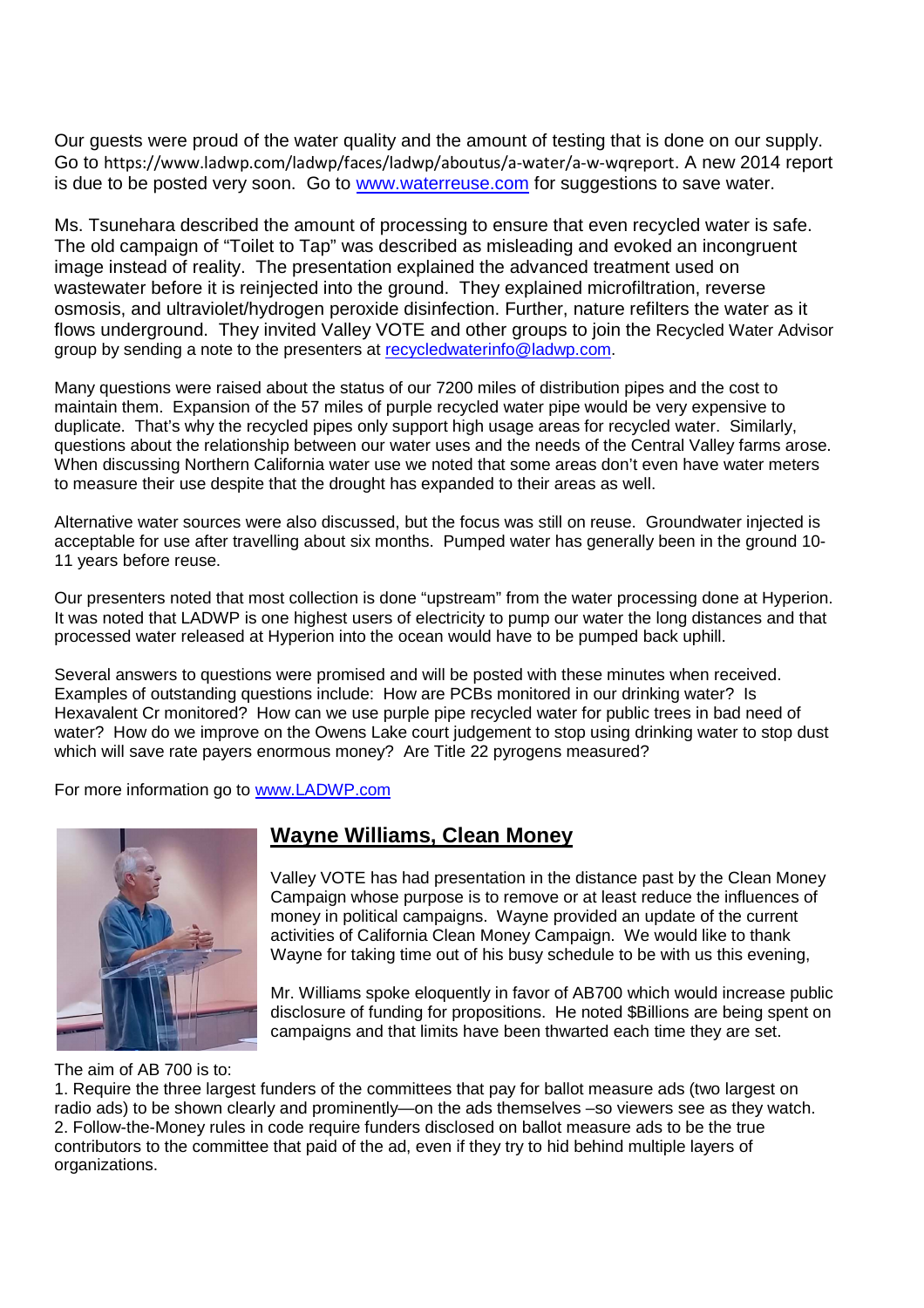Passage of this bill is not certain, but has a reasonable probably.

Everyone is encouraged to contact California Clean Money Campaign at 800 566-3780 or info@CAclean.org . Alternatively, visit their website at www.CAdisclosure.org

## *Valley VOTE Committee Reports:*

#### **Joe Vitti – re: membership**

Our purpose is to fight for fair representation for the SFV and to ensure the City acts in the best interest of its citizens. Please send your dues to help defray costs. Your board is all volunteers. Membership applications were distributed and can be found on the website www.ValleyVOTE.org

#### **Victor N. Viereck- Split Roll Property Tax Consequences**

In order to succeed in their campaign to change Proposition 13 through what is called Split Roll the so called "Make It Fair" proponents are being deceitful. One deception is the claim that loopholes have allowed big commercial properties to be taxed at nearly the same level as they were in 1975. Since Proposition 13 became law in 1979, compounding of the annual 2% property value increase (as authorized in Prop. 13) results in an over 99% assessed value increase. That means almost doubling the property tax on such properties. Another major deception is who ultimately pays the cost of property taxes on large commercial property.

While the check for property tax comes from the commercial property owner, through what's called a triple net lease, the commercial tenant reimburses the property owner. But for the commercial tenants to cover that cost, they need to do one or more things. Those include raising prices to us (the customers), reducing employment, and/or if possible, reduce other costs. If the price increases, job cuts, and other cost cutting fail to cover the costs, businesses will close. Further impacts are lost jobs, higher prices (that reduce purchasing power), reduced taxable income, and reduced property values (that reduces potential property tax). Even though businesses are already leaving California for lower cost states, the higher operating cost will make California even less competitive. Everybody (in California) suffers.

Victor N. Viereck For additional info: Victor N. Viereck, CPA 12702 Tiara Street, Valley Village, CA 91607 (818) 985-9174 vicviereck@sbcglobal.net

### **David DeVoss - Water Issues**

As California lumbers into its fourth year of drought and third month of severe water restrictions focus is shifting to the Los Angeles Department of Water and Power and its desire for a rate hike. Given the age of the city's water mains and the ruptures that occur far too often, it's clear DWP needs a revenue boost. Unfortunately, the utility's lack of transparency, misuse of existing funding and propensity to serve as a cash cow for local politicians alienates taxpayers.

Since 2005, DWP has had an MOU with Neighborhood Councils that establishes points of contact on both sides. But regular meetings with the Neighborhood Councils often are postponed because of the crush of regular business. Proposed rate hikes and mandatory water restrictions, however, create a sense of urgency for closer communications.

Accordingly, Valley VOTE would like to establish a working committee composed of interested Neighborhood Councils and other Valley leaders willing to consult with DWP on a regular basis. Valley VOTE Executive Committee member Susan Shelley will chair the committee. Please report back to Valley VOTE by the July meeting on July 20 with the name of your Neighborhood Council representative willing to work on water issues. Our hope is to finalize the structure and composition of the Valley Water Resources Working Group so that regularly scheduled meetings with the DWP can begin in September.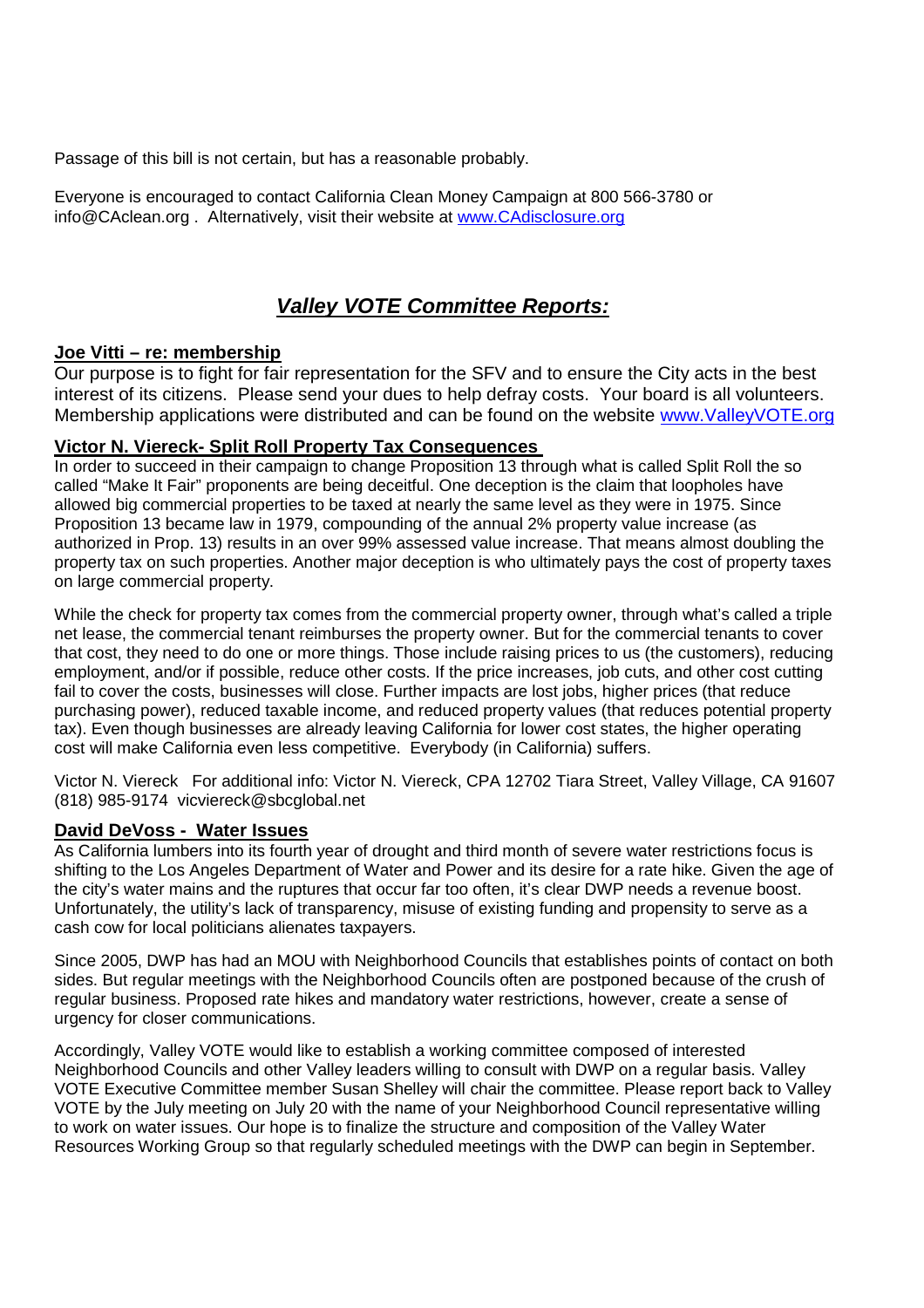

#### **Michelle Dornfest-Special Olympics**

Los Angeles will welcome 7,000 inspirational athletes, from 177 countries, to the 2015 Special Olympics World Summer Games, on July 25, 2015. The Special Olympics is expected to be this year's largest sports and humanitarian event in the world.

What began as the vision of one woman, Eunice Kennedy Shriver, evolved into the Special Olympics International -- a global movement that serves more than 4 million people with intellectual disabilities.

Maria Shriver said: *"We need this city to actually live up to its name—The City of Angels. We need to spread our wings. We need to show that we are more than red carpets; we are more than Hollywood, that we are a city ourselves of open arms. We are a city of generosity and compassion."*

It will be the biggest gathering L.A. has hosted since the 1984 Olympic Games. More than 30,000 volunteers and 500,000 spectators are expected to support the athletes competing in 25 events, over nine days.

The Special Olympics will showcase the unlimited potential of people with intellectual disabilities.

A global music anthem, "Reach Up", was created for the Special Olympics. The music is accompanied by Bree Bogucki, a singer and Special Olympics athlete, and Madison Tevlin, a young woman with Down Syndrome, who found fame earlier this year with her cover of "All of Me". The song was inspired by the transformative power of Special Olympics Unified Sports – a program that pairs athletes with and without intellectual disabilities on and off the field of play.

California State University, Northridge, ("CSUN"), in partnership with the communities of Chatsworth, Northridge, Reseda, Tarzana, Winnetka and Woodland Hills, have been selected as Host Towns, for five delegations of athletes and coaches from around the globe.

At their Host Towns, delegations of athletes from around the world will be celebrated. The schedule of events will include taking part in cultural activities unique to each area, and practicing for The Games. CSUN will be home for nearly 500 athletes from Azerbaijan, Hellas (Greece), Malta, Serbia, Venezuela and Vietnam from July 21-24 as they train and prepare for the World Games.

Michelle Dornfest, Media Publicity Chair San Fernando Valley Host Town : www.LA2015.org

### **Don Schultz- Street Prostitution**

SFV Street Prostitution (VV 6/15/15 Meeting)

As most of us familiar with the sometime described term "Sepulveda Boulevard Prostitution Corridor in the SFV", the Boulevard, in particular that stretch of Sepulveda from Ventura Boulevard to the south going north to Devonshire Street at the other end has been known to be riddled with crime activity which includes drug dealing, street prostitution and gang activity for over 3 decades.

While the LAPD Vice units have done a commendable job with arrests of pimps, street prostitutes and "Johns" over the years (over 150+ arrests the 1st Quarter of this year) LAPD cannot arrest their way out of this disgusting enigma. Used condoms continue to appear in residential streets, sidewalks and business parking lots along and adjacent to Sepulveda Boulevard here in the valley.

Simply put, LAPD needs more tools rather than just moving the problem from one area of Sepulveda to another up and down the boulevard from one police division to another. It's time to think outside the box as the saying goes. LAPD Chief Beck has indicated that he is not in favor of the impounding of convicted "Johns" cars. Unfortunately for the Chief, those of us who have to live with the street prostitution issue on a daily basis, the reinstitution of impounding the vehicles of the cars used in the sex act between the johns and the prostitutes is a necessary step.

While local lawmakers ponder how to change existing laws, the organization G.A.S.P. (Groups Against Street Prostitution) has researched this issue as it exists nationwide and worldwide in other large cities and has come up with the following recommendations: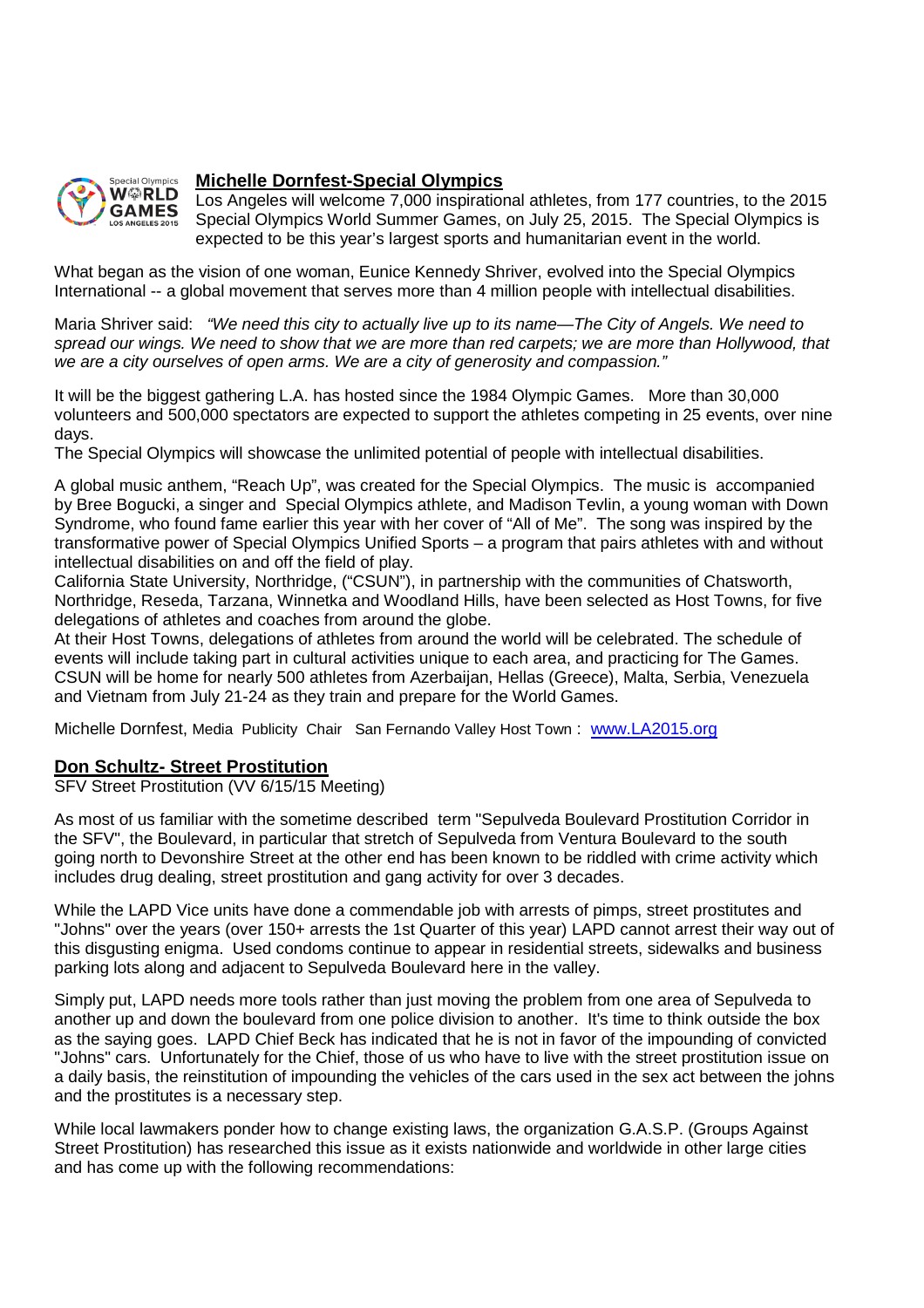- 1) Immediately implement the practice of impounding convicted john's cars and work with the media to get that message out to the public
	- 2) Create a "Sex Crimes Court" that deals only with convicted johns

If we continue to do what we have been doing why would we expect different results.

Don Schultz, Chair Public Safety Committee Valley VOTE

#### **Susan Shelley – High Speed Rail**

Recently the California High Speed Rail Authority held a community open house in Santa Clarita. The purpose was to answer the public's questions and solicit public comment about proposed routes for the Palmdale-to-Burbank section of the bullet train.

This is currently in the planning stages, fast-tracked by legislation last year. In media reports, Sen. Bob Hertzberg was quoted saying this would help to give L.A. residents a sense that the bullet train would benefit them.

The opposite seems to have happened.

On June 9, the CHSRA board met and heard comments from the public. Three hundred angry people waited in line to express their opinions. The crowd overflowed the meeting room. Opposition to the train's initially proposed route through San Fernando and Santa Clarita been strong and vocal from the elected governments of both cities.

Alternate routes, requiring long tunnels under the Angeles National Forest, may be considerably more expensive than the initially proposed route. Cost estimates were not available, the CHSRA said that will be the subject of the next phase of study.

There is no fire-escape plan in place in the event of a fire or explosion in a deep tunnel as currently envisioned. The CHSRA's literature on pros and cons of the various routes lists "fire and life safety" as one of the "cons" of the deep tunnel option.

For comparison, the Channel Tunnel under the English Channel is actually three tunnels, plus a service tunnel for maintenance and emergency personnel, with transverse tunnels connecting at regular intervals. This multiple-tunnel option would of course be more expensive than the plan for a single tunnel divided in half, or for the twin-bore tunnel, one train in each direction.

The CHSRA's information officers contend that the bullet train will not need taxpayer subsidies to operate, and the ballot measure that authorized the project does not permit taxpayer subsidies. A concern about the lack of ridership guarantees (subsidies) was expressed by at least one of the private companies that wrote to the governor about becoming a contractor for the project.

The bullet train is currently being funded by twenty-five percent of the state's revenue from cap-and-trade fees (intended to discourage the use of fossil fuels by putting "a price on carbon"). You're paying higher prices for gasoline and diesel fuel because of cap-and-trade fees, and that's where a quarter of the money is going.

Susan Shelley Susan@SusanShelley.com

### **Denny Schneider - Airport Report**

1. New Executive Director Los Angeles World Airports (LAWA)

Former director of Oakland Airport, Deborah Ale Flint will start a new regime at LAWA. I have guarded optimism because she has a history of improving airports while working closely with local neighbors. She understands regionalization and believes that LAX expansion by moving the north runway is unnecessary.

2. FAA releases Environmental Assessment for So.Cal. Metroplex flight path changes. Two and a half years in the making, FAA finally released their secret plans to an exclusive meeting with elected officials. Their stated goal is to make changes to improve efficiency (called capacity enhancement) without impacting enough people on the ground to justify a full level environmental review. This plan impacts all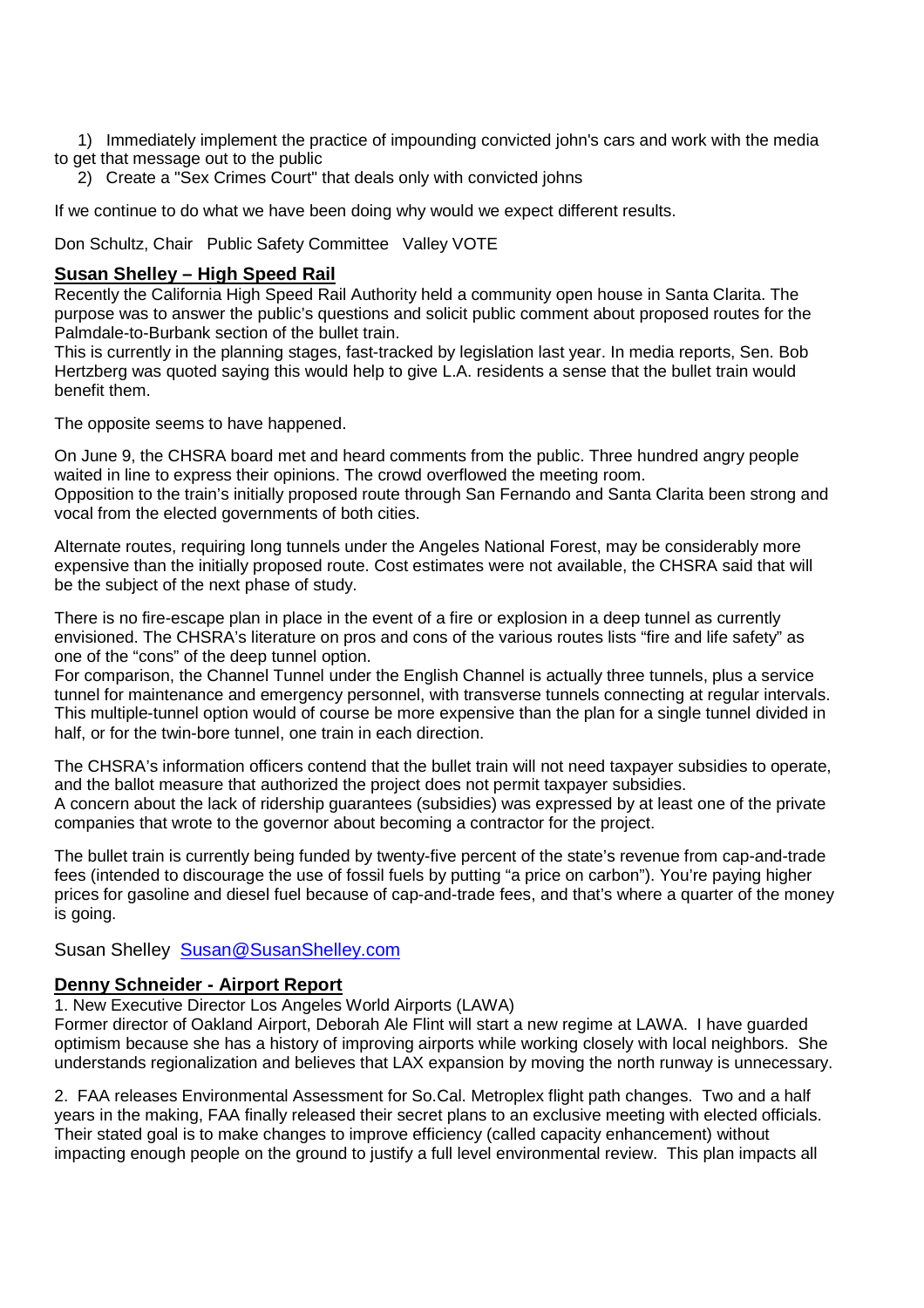communities throughout Southern California and impacts takeoff and departure routes to all airports. It is NOT easy to decipher and contains more acronyms than a bowl of alphabet soup. Public meetings during the next two weeks will be held to inform the public. The stated format will be to have graphics of the changes with "experts" to address individuals' questions. Changes are replete with NextGen supportive GPS controlled routing to supplement and replace existing FAA controller verbal directions to departing and approaching airports. The more direct flight paths are expected to save fuel for the airlines in to increase the number of flights. The public has only 30 days to comment and then the FAA will be free to implement the changes! Locations and detail documents can be found at http://www.metroplexenvironmental.com/socal\_metroplex/socal\_introduction.html

For more info: Denny Schneider, President Alliance for A Regional Solution to Airport Congestion Denny@WeLiveFree.com 310 641-4199 land 213 675-1817 mobile

#### ----------------------------- **Valley VOTE Mission Statement**

**Valley VOTE is a diverse coalition of San Fernando Valley residents, business people, educators, community activists, and organizations, committed to exploring and fostering the implementation of programs that empower the people of the San Fernando Valley and the City of Los Angeles, to improve local governance, education and public participation on policy matters. We meet monthly to address key policy issues and hear reports from our standing committee chairs. For additional information about Valley VOTE, for an upcoming meeting agenda, or for previous meeting reports and press releases, we encourage you to go to the Valley VOTE website.**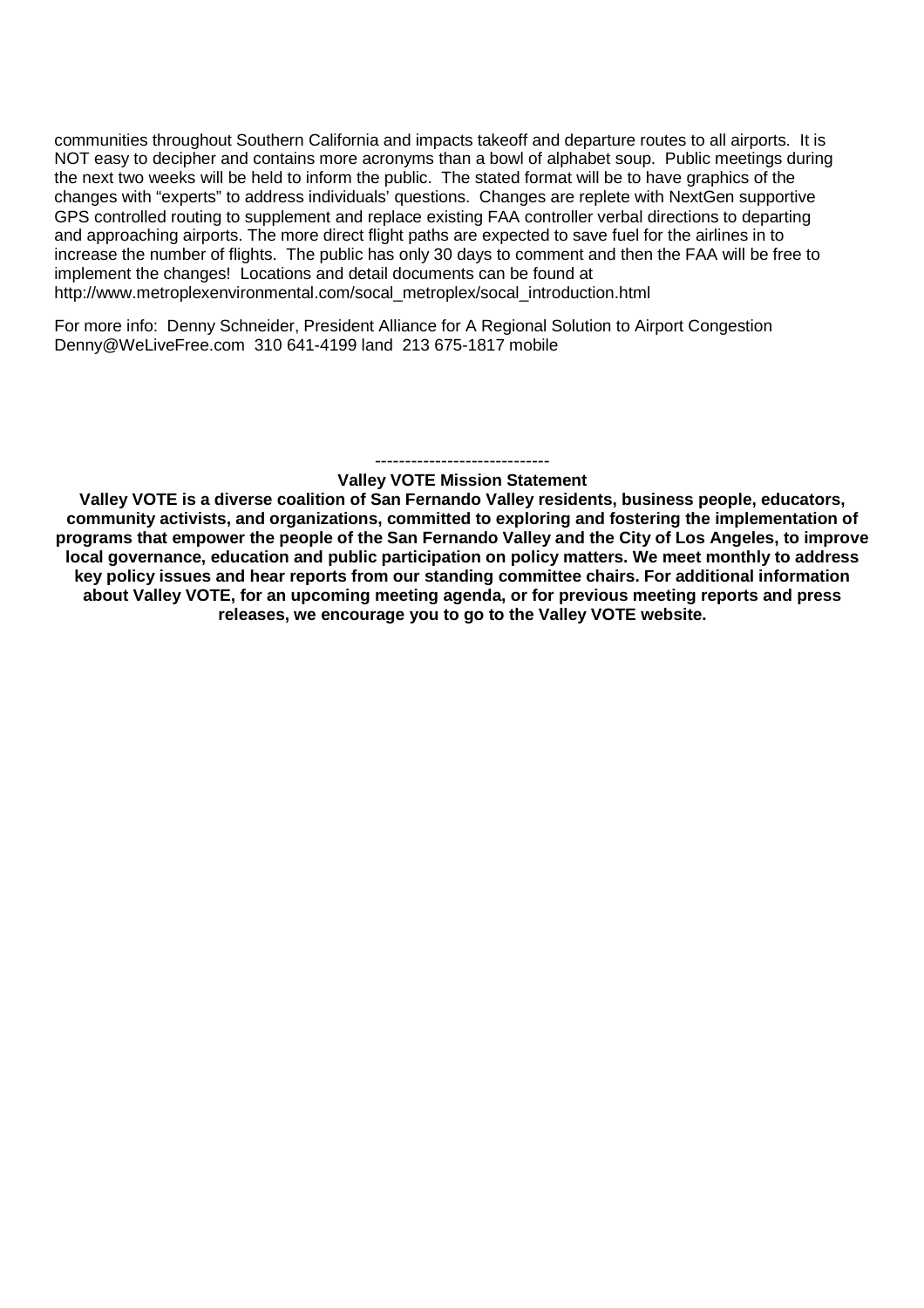# **Tew, Anthony, LA SANITATION DEPARTMENT 7-31-2015**

### RESPONSES TO QUESTIONS FROM LA SAN DEPT ASKED AT THE JUNE 2015 V.V. MEETING

**I apologize that this has taken so long, I have answers to the questions we could not answer at the presentation.**

#### **1. Do pyrogens get through the wastewater treatment process?**

**For this we contacted LASAN and received this response from Kay Yamamoto, Supervising Water Biologist, LA Sanitation, Environmental Monitoring Division:**

**My understanding is that even drinking water contains pyrogens. The term pyrogen is commonly used in the pharmaceutical industry as they have to eliminate pyrogens from injectables by further treating tap water using specialized filtration systems. Pyrogen-free purified water and highly purified water used in the pharmaceutical industry are produced using a combination of reverse osmosis systems and continuous electrodeionization, a very costly process. So to answer your question, yes, wastewater treatment plant effluent contains pyrogens but I do not know of anyone that wants to inject the stuff into their bodies to produce this effect.**

#### **2. Is there a cost difference between State Water Project water and Colorado River Aqueduct water?**

**Most of our MWD connections in East LA and Harbor are treated water. It is mostly Colorado River water and blended with some water from East Branch of SWP. Untreated MWD water from SWP is treated at LAAFP. During maintenance of LAAFP, SWP water treated at MWD's Jensen Plant is provided to us. MWD water rates are blended rates. We are billed based on tier 1/tier 2 and treated/untreated regardless of the source of the water. The chart below provides a breakdown of the cost of water since 2012. I have highlighted the actual volumetric cost (what LADWP pays). This chart was pulled from the MWD website click here to go to the site.**

| <b>Effective January 1st</b>                                             |               | 2012  | 2013   | 2014    | 2015    | 2016    |
|--------------------------------------------------------------------------|---------------|-------|--------|---------|---------|---------|
| Tier 1 Supply Rate (\$/AF)                                               |               | \$106 | \$140  | \$148   | \$158   | \$156   |
| <b>Delta Supply Surcharge (\$/AF)</b>                                    |               | \$58  | $\ast$ | $\ast$  | $\ast$  | $\ast$  |
| Tier 2 Supply Rate (\$/AF)                                               |               | \$290 | \$290  | \$290   | \$290   | \$290   |
| <b>System Access Rate (\$/AF)</b>                                        |               | \$217 | \$223  | \$243   | \$257   | \$259   |
| <b>Water Stewardship Rate (\$/AF)</b>                                    |               | \$43  | \$41   | \$41    | \$41    | \$41    |
| <b>System Power Rate (\$/AF)</b>                                         |               | \$136 | \$189  | \$161   | \$126   | \$138   |
| <b>Full Service Untreated Volumetric Cost (\$/AF)</b>                    | <b>Tier 1</b> | \$560 | \$593  | \$593   | \$582   | \$594   |
|                                                                          | <b>Tier 2</b> | \$686 | \$743  | \$735   | \$714   | \$728   |
| <b>Replenishment Water Rate: untreated (\$/AF)</b>                       |               | \$442 | $***$  | $***$   | $**$    | $***$   |
| <b>Interim Agricultural Water Program:</b><br>untreated $(\frac{S}{AF})$ |               | \$537 | $***$  | $***$   | $***$   | ***     |
| <b>Treatment Surcharge (\$/AF)</b>                                       |               | \$234 | \$254  | \$297   | \$341   | \$348   |
| <b>Full Service Treated Volumetric Cost (\$/AF)</b>                      | <b>Tier 1</b> | \$794 | \$847  | \$890   | \$923   | \$942   |
|                                                                          | <b>Tier 2</b> | \$920 | \$997  | \$1,032 | \$1,055 | \$1,076 |
| <b>Treated Replenishment Water Rate (\$/AF)</b>                          |               | \$651 | $***$  | $***$   | $***$   | $***$   |